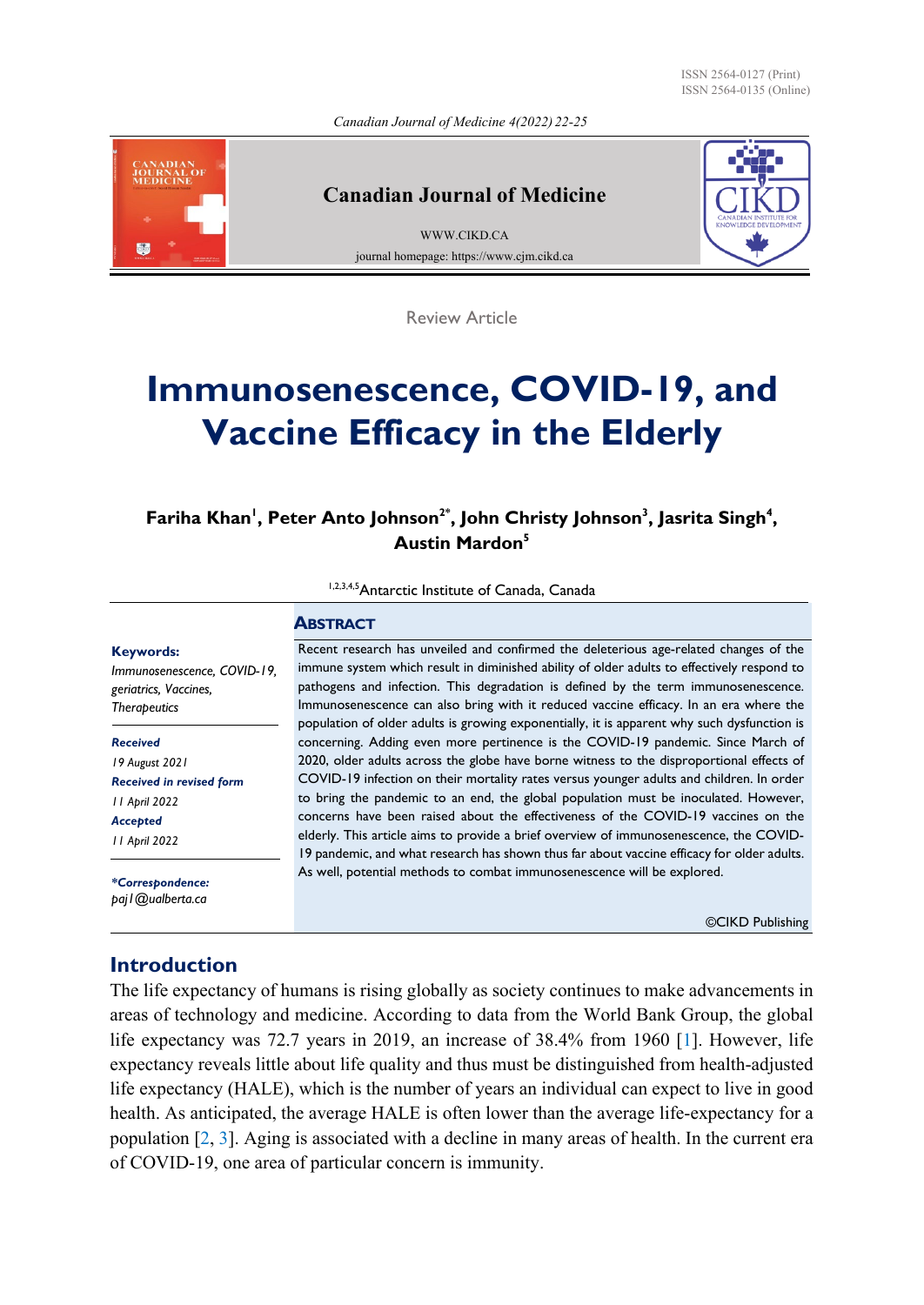### <span id="page-1-0"></span>**Immunosenescence in the Elderly**

As individuals grow older, they experience immune system efficacy deterioration. Epithelial barriers in the skin, lungs, and digestive track erode and allow for easier pathogen access, antibody quality decreases, the ability of T and B cells to fend off infections is weakened, chronic inflammation damages organs in the body, and vaccine efficacy is reduced [[4,](#page-3-0) [5\]](#page-3-0). Such changes are encompassed by the term immunosenescence. Immunosenescence is not only attributed to normal, primary aging but can be exacerbated by poor cumulative lifestyle choices and environmental factors [\[4](#page-3-0)]. It is associated with increased vulnerability to infection, disease, and possibly cancer  $[6]$  $[6]$ .

# **COVID-19 and the Elderly**

The COVID-19 pandemic, which disproportionately affects older adults, has demonstrated this effect. Older adults have faced higher fatality rates, with data from the Centers for Disease Control and Prevention (CDC) reporting that 8 out of 10 COVID-19 deaths have been in individuals aged 65 and older [[7\]](#page-3-0). The CDC has also reported that compared to 18-29 year olds, those aged 65-74 are 90 times more likely to die from COVID-19 [[8\]](#page-3-0). For individuals above the age of 85, these mortality likelihoods jump to 630 times higher [[8\]](#page-3-0). This is especially worrisome when considering older adults living in long-term care facilities around other susceptible and immunocompromised older adults. According to the Canadian Institute for Health Information, 80% of all COVID-19 deaths in Canada as of May 25, 2020 were comprised of individuals living in long-term care facilities and retirement homes [\[9](#page-3-0)].

### **Vaccine Efficacy and the Aging Population**

The high-risk of older adults against COVID-19 is why this group among other vulnerable populations is being given vaccination priority. However, concerns about the efficacy of vaccines in older adults have been raised as previous research has shown that immunosenescence diminishes vaccine responses in the elderly. The influenza vaccination has been found to have an efficacy of only 30-40% in vulnerable older adults [\[10](#page-3-0)]. However, results from SARS-CoV-2 vaccination clinical trials for older adults have been surprising and promising. In adults aged 70 and older, one dose of the Pfizer/BioNTech vaccine had an efficacy of 57-61% in the prevention of COVID-19, and one dose of the AstraZeneca/Oxford University vaccine had an efficacy of 60-73%  $[11]$  $[11]$ . Utilizing the method of boosting – administering a second dose of the vaccine in order to further increase immunity against an antigen –increased the efficacy of Pfizer to 85-90% [\[11](#page-3-0)]. Despite these encouraging results, data has still shown that compared to younger individuals, older adults are experiencing a reduced antibody response to the COVID-19 vaccines [\[12](#page-3-0)].

 However, some methods exist for increasing the efficacy of vaccines and countering the effects of immunosenescence. Along with boosting, higher-dose vaccines and alternative routes of administration (i.e., mucosal, oral) have shown potential for increasing vaccine efficacy [[13,](#page-3-0) [14\]](#page-3-0). As well, taking preventative measures such as maintaining proper nutrition and exercising can counteract the effects of immunosenescence [[13,](#page-3-0) [15](#page-3-0)]. Proper nutrition will also protect against zinc deficiency, something that can be harmful as zinc has been linked with benefiting the immune system  $[16]$  $[16]$ . Whole thymic transplantation is another intervention that has been explored as a way to restore immune function by increasing the number of naïve T cells and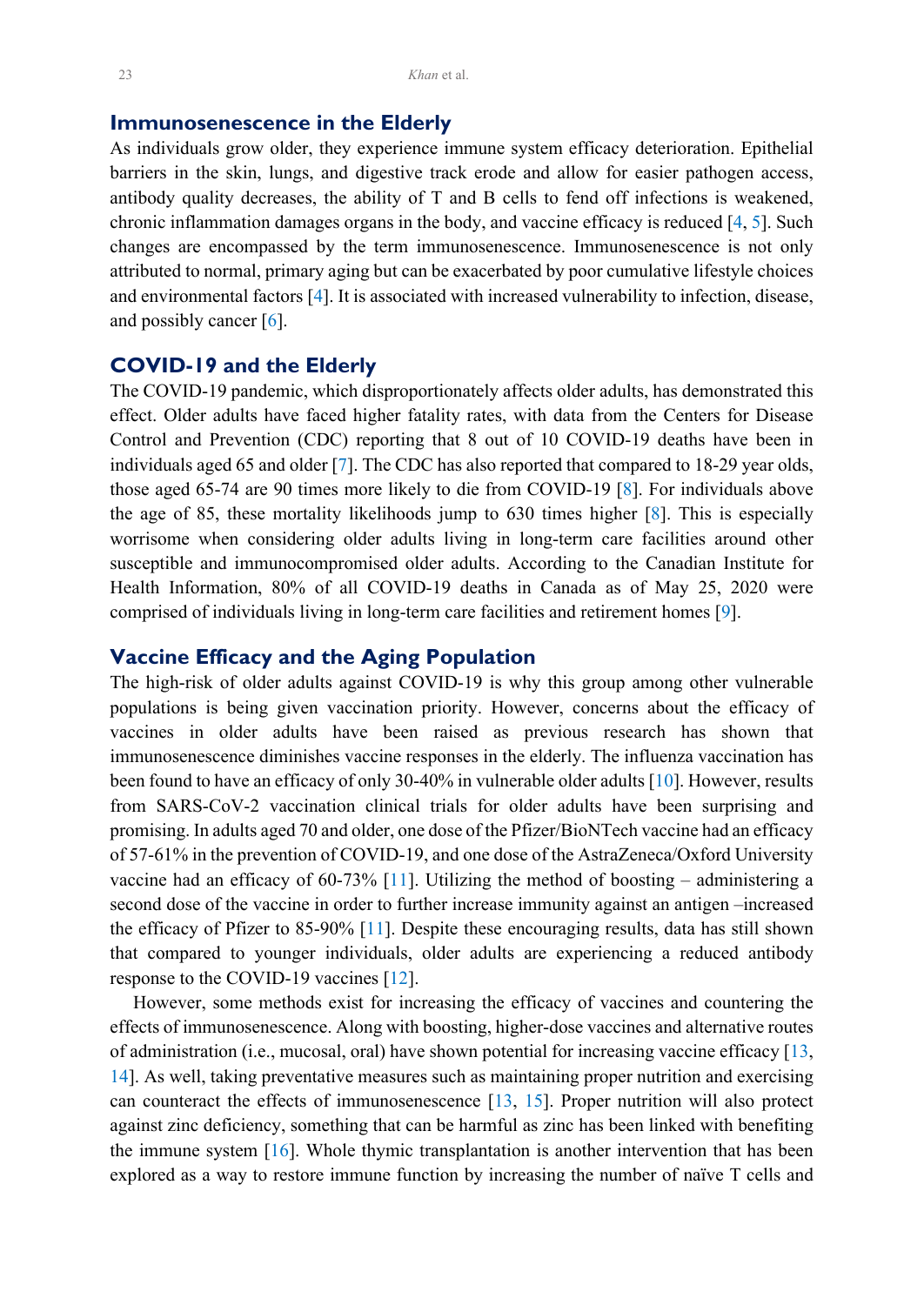<span id="page-2-0"></span>shown promising results [[13\]](#page-3-0). An identified potential future strategy is rooted in cellular and genetic therapy, where immune system cells may be rejuvenated through telomere elongation [[13\]](#page-3-0).

# **Conclusion**

People are living longer, but this does not necessarily mean that they are living healthier. As well, the proportion of older adults in the population continues to grow year by year and is expected to approximately triple between 2017 and 2050 [[17\]](#page-3-0). Thus, there is a great need for research aimed at identifying and evaluating the immune function challenges faced by older adults as well as finding solutions for the restoration of immune function – something that has been emphasized by the COVID-19 pandemic. Currently, older adults have often been excluded from experimental drug trials, but again, the COVID-19 pandemic has propelled interest in this area forward  $[10, 18]$  $[10, 18]$  $[10, 18]$  $[10, 18]$ . Hopefully, there will be a shift in the research community in the coming years, and studies involving older adults will not be neglected. Thus, the library of knowledge regarding successful aging can expand, and additional solutions for the problems posed by immunosenescence can be found.

# **Declarations Acknowledgements**

Not applicable.

### **Disclosure Statement**

No potential conflict of interest was reported by the authors.

### **Ethics Approval**

Not applicable.

### **Funding Acknowledgements**

Not applicable.

# **Citation to this article**

Fariha K, Peter AJ, John CJ, Jasrita S, Austin M. Immunosenescence, COVID-19, and vaccine efficacy in the elderly. Canadian Journal of Medicine. 2022 April 11;4(1):22-25. doi: 10.33844/cjm.2022.6017

# **Rights and Permissions**



© 2022 Canadian Institute for Knowledge Development. All rights reserved.

Canadian Journal of Medicine is published by the Canadian Institute for Knowledge Development (CIKD). This is an open-access article under the terms of the [Creative Commons](https://creativecommons.org/licenses/by/4.0/)  [Attribution](https://creativecommons.org/licenses/by/4.0/) (CC BY) License, which permits use, distribution, and reproduction in any medium, provided the original work is properly cited.